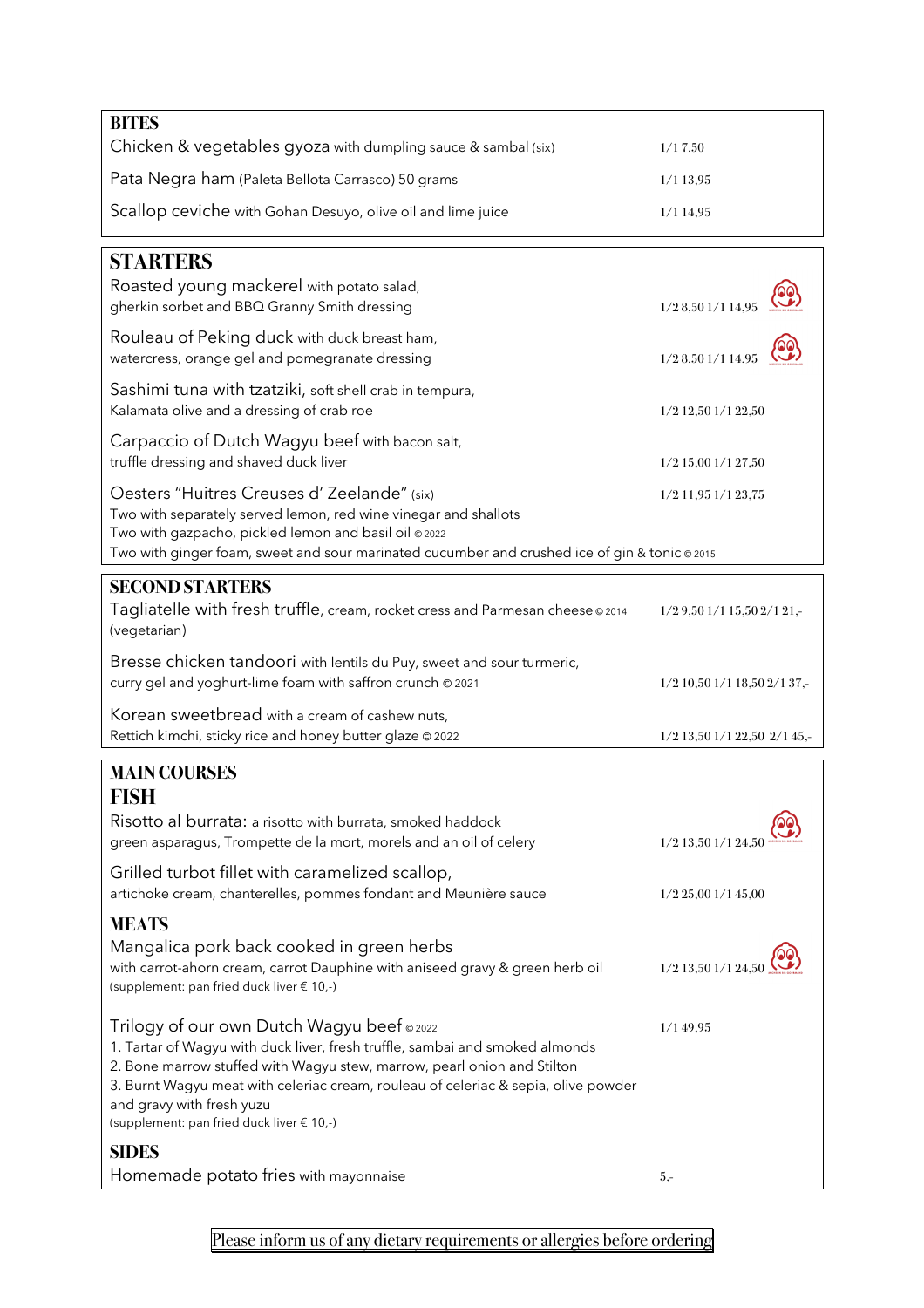# **MENU VINEUM**

#### **Lunchmenu 2-Courses € 31,50**

*(starter and main course)*



# **Lunch menu 3-Courses € 39,-**

#### **Michelin Bib Gourmand menu € 39,-**

*These dishes are part of our Michelin Bib Gourmand menu, consisting of 3-courses (starter-main course-dessert together for € 39,- p.p.)*

### **Menu 4-Courses € 48,50**

Roasted young mackerel with potato salad, gherkin sorbet and BBQ Granny Smith dressing \*\*\*

Tagliatelle with fresh truffle, cream, rocket cress and Parmesan cheese @ 2014 (vegetarian)

\*\*\* Mangalica pork back cooked in green herbs

with carrot-ahorn cream, carrot Dauphine with aniseed gravy & green herb oil \*\*\*

Almond cake with cherries from the Hoeksche Waard, mascarpone-vanilla cream, Vermouth gel and cherry-nutmeg sorbet ice cream *or*

Various European cheeses with condiments

#### **Menu 5-Courses € 59,50**

\*\*\*

Roasted young mackerel with potato salad, gherkin sorbet and BBQ Granny Smith dressing \*\*\*

> Rouleau of Peking duck with duck breast ham, watercress, orange gel and pomegranate dressing

Tagliatelle with fresh truffle, cream, rocket cress and Parmesan cheese © 2014 (vegetarian)

> \*\*\* Mangalica pork back cooked in green herbs

with carrot-ahorn cream, carrot Dauphine with aniseed gravy & green herb oil

\*\*\* Almond cake with cherries from the Hoeksche Waard,

mascarpone-vanilla cream, Vermouth gel and cherry-nutmeg sorbet ice cream *or*

Various European cheeses with condiments

**Menu 6-Courses € 69,50 | Menu 7-Courses€ 79,50 | Menu 8-Courses€ 89,50** Chef's favourites of the season

# **WINE VINEUM**

Choose (in consultation with us) from our beautiful wine list, or let us surprise you with one (or more) of the following possibilities... **Wine pairing 8, -(by the glass) | Wine pairing 4,50 (1/2 glass) Premium wine pairing 10,50 (by the glass) | Premium wine pairing 5,50 (1/2 glass) David's favourites 12,50 (by the glass) | David's favourites 7,50 (1/2 glass) Coravin wine pairing custom made for your choice**

Please inform us of any dietary requirements or allergies before ordering